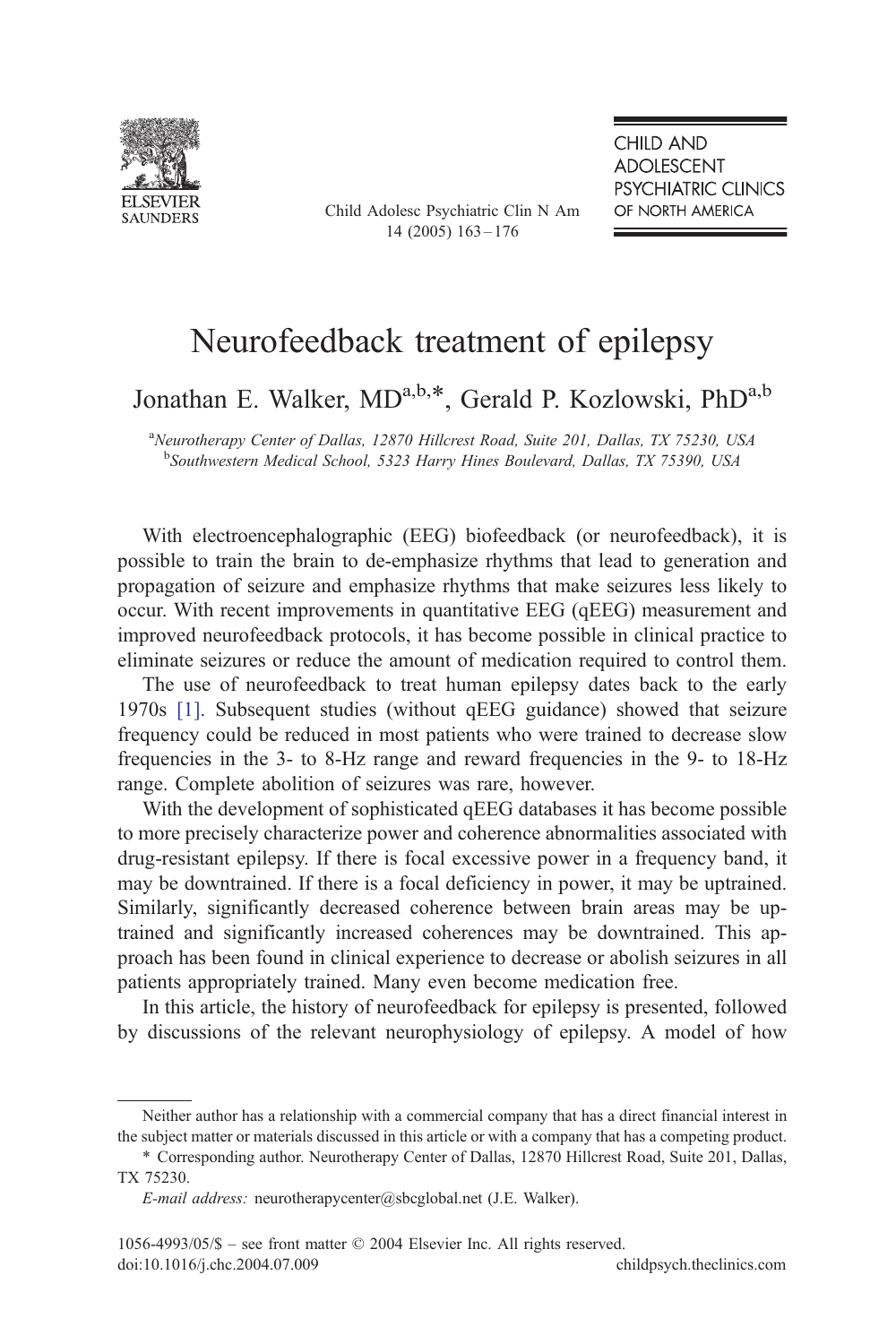neurofeedback might raise the seizure threshold is then presented. Clinical experience using a qEEG-guided approach is described, including a representative case study.

### Critical terms and the process of encephalographic biofeedback

The EEG signal is characterized based on the number of times the waveform seen on the oscilloscope goes from one peak to the next in a second. The entire range of frequencies, measured in cycles per second or hertz (Hz), is conventionally subdivided into four standard bands. Although the exact cut-off points differ somewhat from one laboratory to the next, the four commonly used EEG frequency bands used include (1) delta,  $1.5$  to  $3.5$  Hz, (2) theta,  $3.5$  to  $7.5$  Hz, (3) alpha, 7.5 to 12.5 Hz, and (4) beta, 12.5 to 25 Hz. Total power represents the frequency range of 1.5 to 25 Hz. The range from 12 to 15 Hz also is sometimes referred to as sensorimotor rhythm (SMR). Some important technical terms in the discussion below are defined as follows:

- ! Magnitude:the average strength in absolute microvolts of the signal of a band during an epoch
- ! Power: the square of the microvolts of a frequency during an epoch
- ! Relative power: the microvolts of the particular band divided by the total microvolts generated by all bands at a location
- ! Peak amplitude: the peak value in microvolts of a frequency band during an epoch
- ! Peak frequency: the highest frequency obtained during an epoch within a frequency range
- ! Coherence: the average amplitude similarity between the waveforms of a particular band in two locations over an epoch

The process of neurofeedback can be conceived as the operant conditioning of the EEG signal. Electrodes are applied to measure EEG activity. The signal is then computer analyzed based on the particular variable or variables being trained and then is ''fed back'' in real time to the trainee in a form that is more easily understood, along with a series of hints or signals (often called ''rewards'') that are provided as the signal changes in the direction being shaped. For example, in more traditional amplitude training, the visual feedback might take the form of a race among three spaceships. Each spaceship is ''powered'' by a band of EEG activity selected by the clinician. If the goal of the training is to reduce theta and increase SMR activity, real-time variation in the amplitude of theta is reflected in changes in the ''speed'' and ''power meter'' of one of the spaceships, whereas real-time variation in the SMR range is reflected by another ship. Beeps are given and points accrued for every interval in which the theta amplitudes remain below and SMR amplitudes remain above thresholds set by the clinician. The beeps and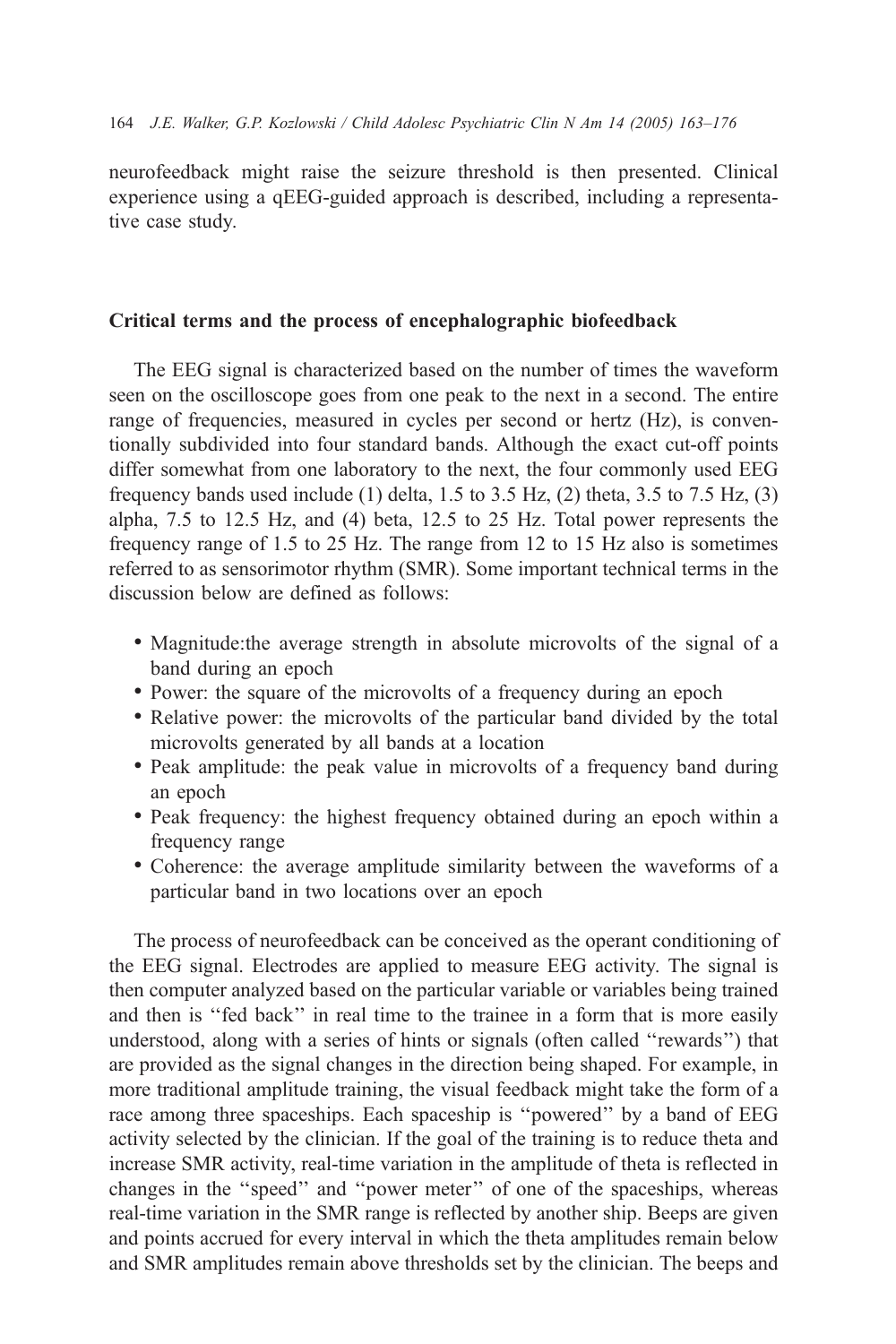points are seen to ''reward'' the emission of the wanted EEG response and are used to shape the ongoing EEG activity within gradually modified parameters, much as emergent overt behavior is continuously shaped over time. Even young children are able to understand the goal of making the designated spaceship win the race and experience the beeps and points as exciting and rewarding. The same sort of process can be used to train other EEG variables, such as coherence, phase, or symmetry.

#### Efficacy research on neurofeedback for epilepsy

The value of neurofeedback for human epilepsy was first established by Sterman and his colleagues in 1974 [\[1\].](#page-11-0) Twelve to 16 Hz activity (SMR) at 20 to  $25 \mu V$  was rewarded over central and frontal areas in four medically refractory patients during three sessions per week for 6 to 18 months. All four patients exhibited a reduction in seizure frequency during SMR training over 0.5 to 1.5 years. A rebound in seizure frequency occurred after cessation of training in three patients. Finley et al [\[2\]](#page-11-0) found that training to increase SMR was associated with reduced seizure frequency and normalization of the EEG in a patient with severely epilepsy. In an important paper, Lubar et al [\[3\]](#page-11-0) performed a within-subjects ABA condition-reversal study of neurofeedback for uncontrolled epilepsy. They found that training to inhibit 3- to 8-Hz activity and increase 11- to 19- or 12- to 15-Hz activity was associated with a decrease in seizure frequency. During the condition reversal phase, subjects were trained to increase 3- to 8-Hz activity and decrease SMR. This training occasioned the predicted increase in seizure activity, which indicated the specificity of the training effect with regard to seizure suppression. Seizure frequency was reduced again once the theta inhibit/SMR reward condition was reinstated.

Two other studies with a similar ABA design obtained similar results [\[4,5\].](#page-11-0) Wyler et al [\[6\]](#page-11-0) rewarded desynchronization (increase in fast activity, decrease in slow activity) that was effective in reducing seizure frequency in several medically intractable patients. Ayers [\[7\]](#page-11-0) reported successful treatment of absence epilepsy by training patients to inhibit 4- to 7-Hz activity and reward 15- to 18-Hz activity using bipolar training at T3/C3 and T4/C4. Ten patients became and remained seizure free for 10 years. In another study, noncontingent training had no effect on seizures, but seizure reduction was observed with 9- to 14-Hz or 14- to 26-Hz training (Kuhlman [\[8\]\)](#page-11-0). Later, Lantz and Sterman [\[9\]](#page-11-0) showed that contingent training was superior to noncontingent training in 24 patients using a yoked, wait-list control design.

Sterman reviewed all of the literature up to 2000 and found that every study of neurofeedback for epilepsy reported positive results [\[1\].](#page-11-0) In his meta-analysis, 82% of patients demonstrated more than 30% reduction in seizures, with an average more than 50% reduction. Approximately 5% remained seizure free for up to a year. There has been no systematic study to determine which precise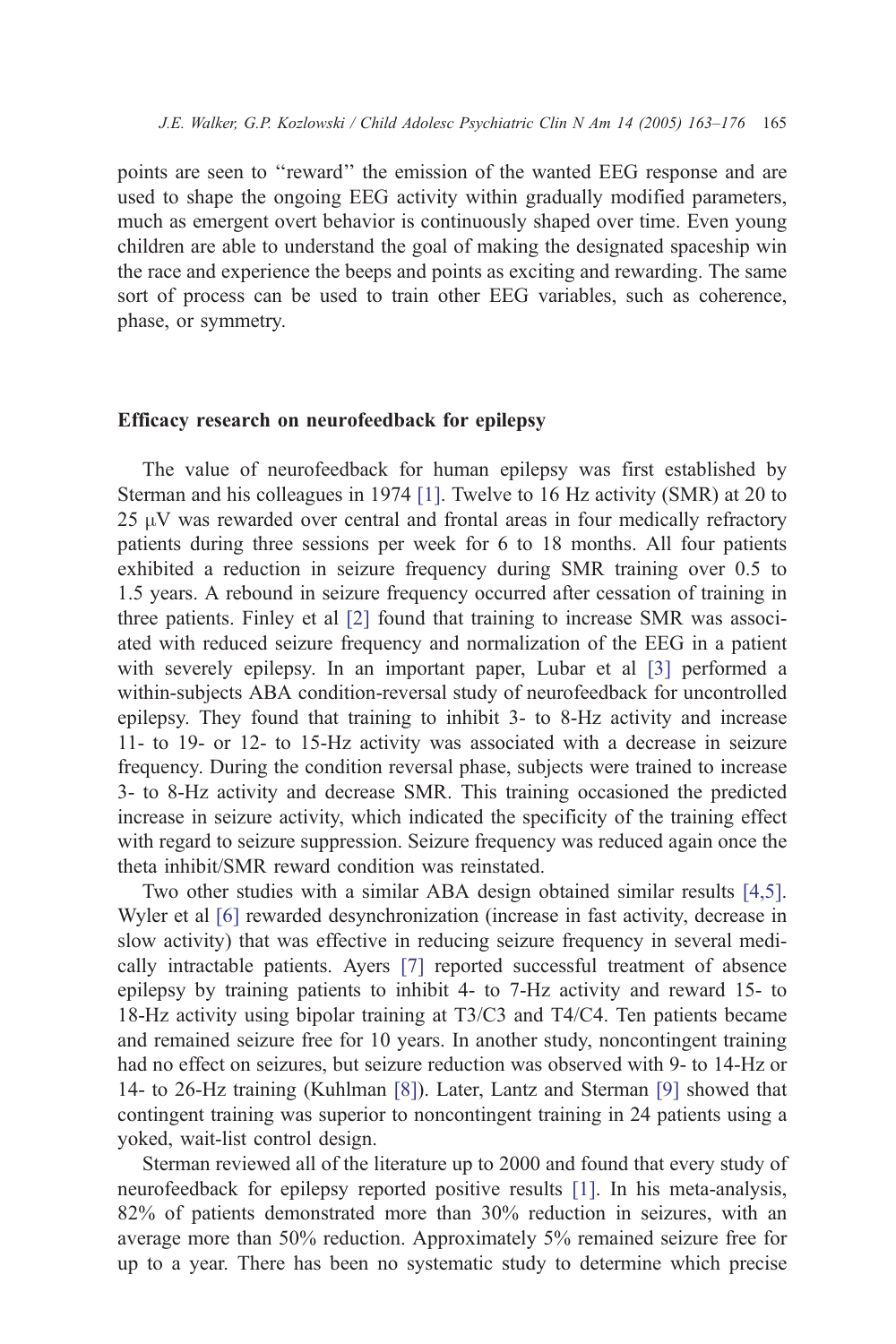frequencies should be trained to maximize the reduction in seizures. Several other studies not reviewed by Sterman in 2000 also support the effectiveness of neurofeedback in reducing seizure frequency in poorly controlled epilepsy [\[10–14\].](#page-11-0)

In recent years, a different approach to normalize the EEG of persons with epilepsy by using qEEG to guide neurofeedback training has been used in clinical work by Walker and colleagues [\[15\].](#page-12-0) The general approach is to determine the most significant abnormalities and train those areas to normal. Power training alone resulted in significant seizure reductions but rarely resulted in cessation of seizures. Based on the successful use of coherence training in closed head injury [\[15\],](#page-12-0) these protocols were used to normalize coherence in patients with medically refractory epilepsy. The combination of power and coherence training to normalize the EEG has proved dramatically effective in several cases [\[16\].](#page-12-0) Recent advances in qEEG, notably reliable databases that include single-Hertz bins [\[17,18\]](#page-12-0) and broadly based coherence determinations, have improved diagnostic specificity.

Several studies have examined qEEG abnormalities in patients with epilepsy [\[19–21\].](#page-12-0) Traditional broad-band spectral analyses generally find focal increases in relative power of theta, with decreased values in the alpha and delta bands when compared with normative data. Diaz et al [\[22\]](#page-12-0) found a positive correlation between the magnitude of the quantitative abnormalities and the amount of paroxysmal activity. There was a slowing of mean frequency of alpha in the group with epilepsy. They found that focal epilepsy may be associated with widespread changes in the frequency spectra. In clinical experience, widespread abnormalities in coherence and phase, often remote from the spike focus, have been observed. No published studies of coherence abnormalities in patients with epilepsy exist.

Another important issue relates to the transition from interictal to ictal EEG [\[23\].](#page-12-0) Recent clinical experience has suggested that it may be an important goal of neurofeedback to prevent that transition by downtraining the rhythms that are found to initiate the seizure. This proved to be the key to eliminating frequent episodes of status epilepticus in one patient, whose seizures invariably began with rhythmic theta activity in one or the other temporal lobe [\[16\].](#page-12-0) Long-term monitoring may be required to determine the rhythms responsible for the transition from interictal to ictal activity.

## The neurophysiology of epilepsy and possible mechanisms for reducing seizures in epilepsy

The human brain must be stable and flexible to operate efficiently [\[24\].](#page-12-0) By changing the amounts of excitation and stimulation in simulated neural networks, one can induce synchronous bursting behavior of large neural networks (the hallmark of epilepsy) [\[25\].](#page-12-0) In an animal model of epilepsy (low magnesium), Nyikos et al [\[26\]](#page-12-0) have shown that recurrent seizure-like events in brain slices are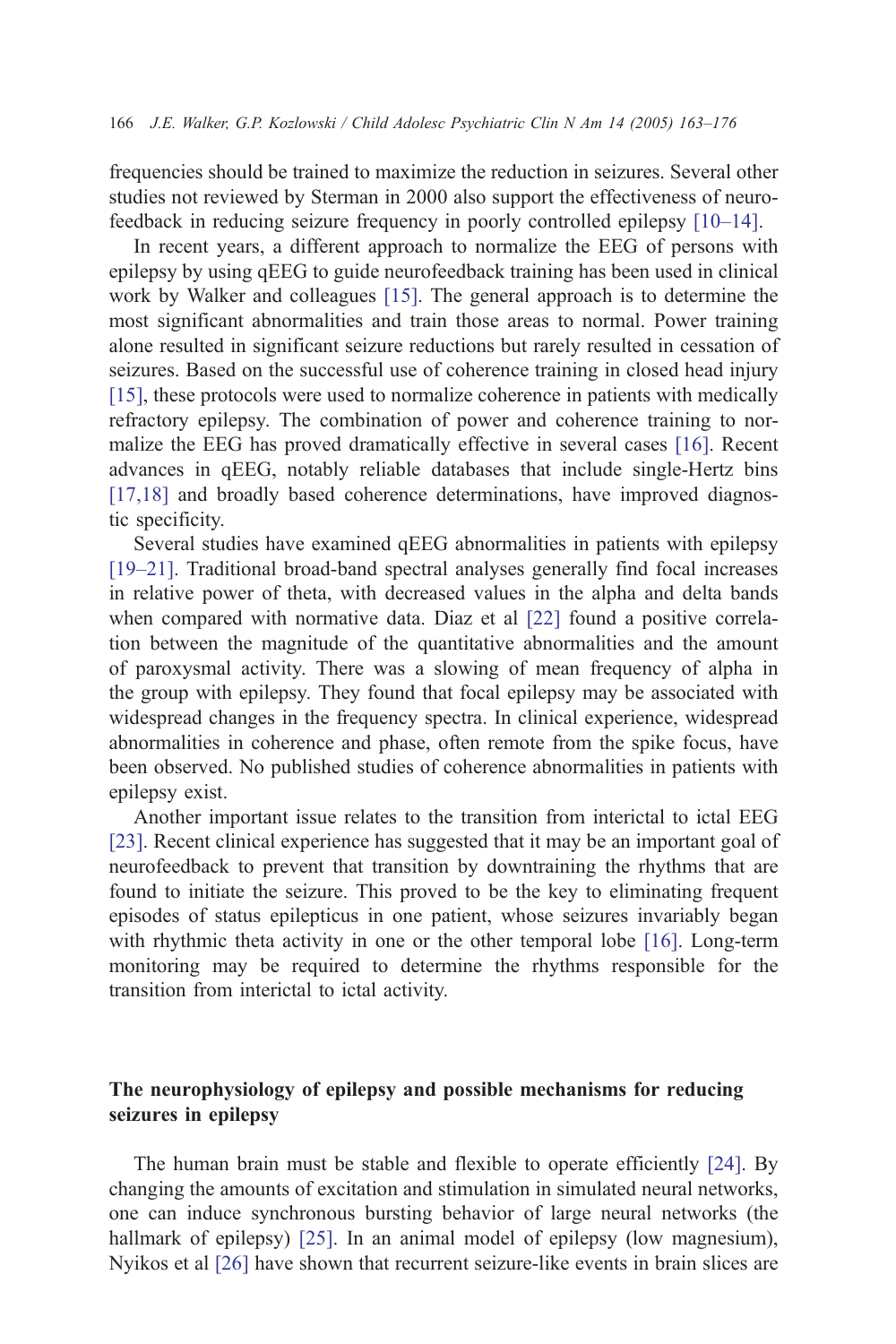initially characterized by high amplitude electrical triplets (paroxysmal spikes [\[6\]](#page-11-0)) with a single rhythm that starts at 200 Hz and continuously declines to below 1 Hz at termination of the seizure-like event. Other in vitro models demonstrate abnormalities, such as high-frequency bursts [\[27\]](#page-12-0) and rapid oscillations (100– 300 Hz) [\[28\],](#page-12-0) which lead to seizure activity. These abnormalities are usually undetectable in conventional EEG recordings because of muscle artifact and remoteness from surface electrodes.

Medvedev [\[29\]](#page-12-0) has observed that intense gamma activity (40–60 Hz) often precedes epileptic discharges in patients and in some animal models. He analyzed power, coherence, and phase in the kainic acid model in the rat hippocampus and neocortex. At onset of discharges, highly coherent, intense gamma rhythms were followed by a slow rhythm of epileptiform spikes and sharp waves. During spike activity and immediately afterwards, the gamma power and coherence were significantly decreased. He hypothesized that epileptiform spike activity may result from extreme activation of the ''anti-binding'' mechanism that controls ''temporal binding'' at high frequencies (ie, the ''epileptiform'' discharge develops as a protective mechanism to suppress fast activity). ''Temporal binding'' is a theoretical model for how the brain encodes multiple facets of the same event or object in time in contrast to classic neural network models of ''connectivity.'' "Anti-binding" is a necessary activity to prevent "global synchrony" of these events that would lead to seizure activity. Fisher et al [\[30\]](#page-12-0) found an increase in 40-Hz activity just before epileptiform discharges in patients with complex partial seizures. Medvedev [\[29\]](#page-12-0) suggests that postictal depression of the EEG may represent a selective decrease in coherence at high frequencies rather than a nonspecific suppression of all frequencies. It may be that fast activity is desynchronized and suppressed by spike activity. Previously, Engel et al [\[31\]](#page-12-0) suggested that interictal spikes may inhibit seizure activity in kindling models of epilepsy. Other frequency-specific abnormalities may include a decrease in beta frequencies over well-defined epileptic spike foci [\[19\].](#page-12-0)

Another way to view the pathophysiology of epilepsy is to consider seizures as an example of a disturbance in excitatory and inhibitory input to the seizure focus [\[32,33\].](#page-12-0) The simplest models propose that the generation of seizures results from the disruption of the normal balance of inhibitory and excitatory input. An excess of excitatory input (eg, glutamergic) connections or a deficiency in inhibitory connections (eg, GABA-ergic) may be present. Drugs that increase glutamergic activity typically produce seizures, whereas drugs that enhance GABA-ergic activity typically are antiepileptic. It is not clear, however, whether human epilepsy is produced in this way. Slices of brain taken from seizure foci in children who underwent surgical treatment for epilepsy appeared to be qualitatively normal in terms of synaptic transmission and local neurologic circuits [\[34\]](#page-12-0). Often, ictal recordings show that seizure onset is remote from the spike focus [\[35\].](#page-12-0)

Stevens [\[36\]](#page-13-0) has suggested that the interictal spikes must have survival value to have persisted through evolutionary history. Spikes are normal when confined to certain axial nuclei of the brain during sleep (K-complexes) or during photic or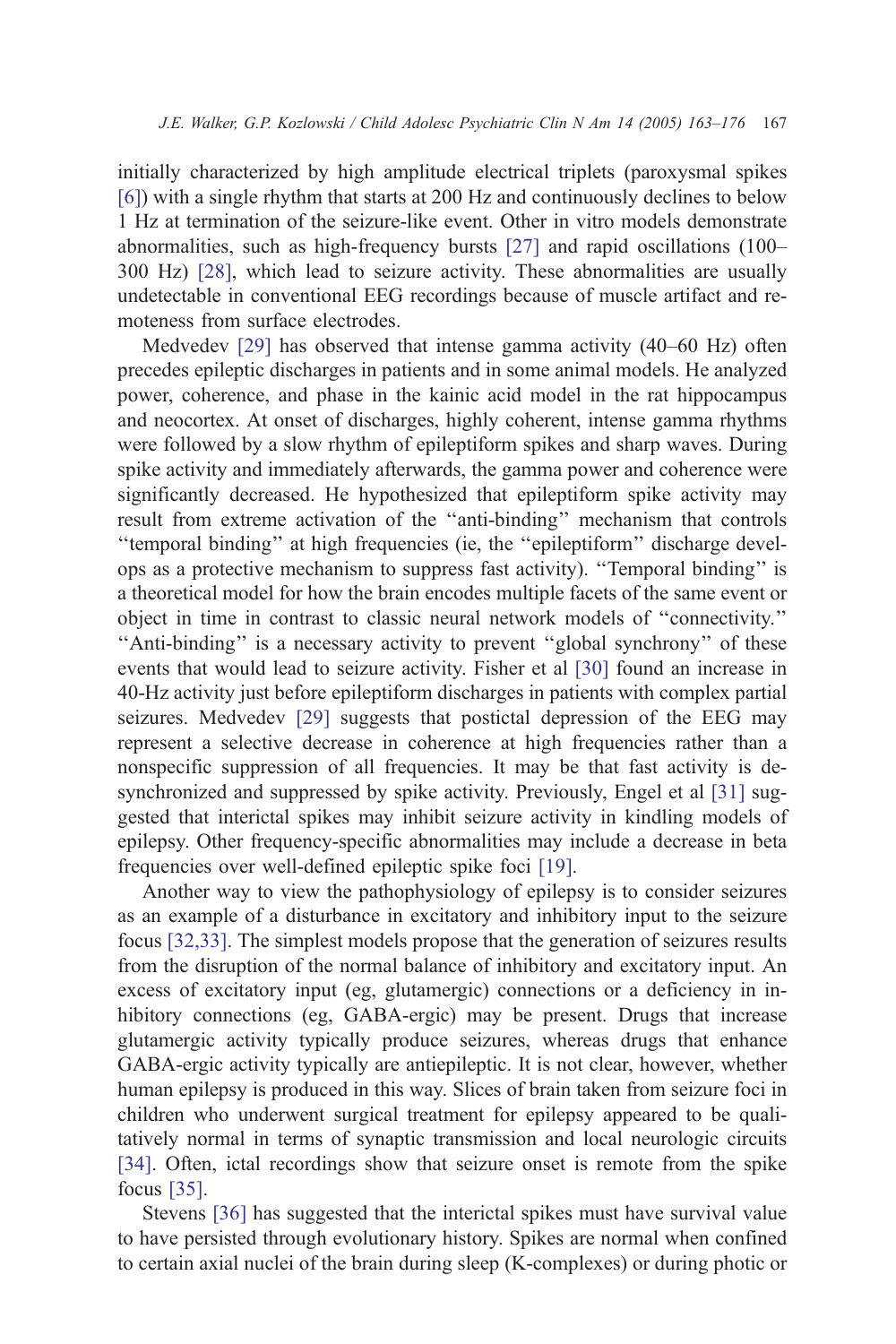<span id="page-5-0"></span>

| Table 1           |  |
|-------------------|--|
| Epilepsy patients |  |

|          |     |                                          | Pre-neurofeedback |                        |                                                             |              |          |
|----------|-----|------------------------------------------|-------------------|------------------------|-------------------------------------------------------------|--------------|----------|
| Patient  | Age | Type seizure                             | seizure frequency | On medication          | Protocols                                                   | $#$ sessions | Result   |
| $#1 - M$ | 62  | PCS, $2^{\circ}$ gen                     | 3/wk              | Dilantin, 300 mg/d     | 1. Downtrain 1-8 Hz R frontal                               | 5            | Class II |
|          |     | R anterior                               |                   | neurontin, 3600 mg/d   | 2. Downtrain 27-30 Hz R frontal                             | 5            |          |
|          |     | temporal<br>Simple partial<br>L parietal |                   |                        | 3. Uptrain coherence alpha L<br>midtemporal/L frontal       | 10           |          |
| $#2 - F$ | 43  | PCS (brief)<br>(no focus)                | $5/d$ (average)   | Dilantin, 300 mg/d     | 1. Downtrain 2-7 Hz/uptrain 15-18 Hz L<br>anterior temporal | 20           | Class I  |
| $#3-F$   | 19  | PCS (no focus)                           | 3/wk              | Lamictal, 50 mg twice  | 1. Uptrain coherence theta L frontal/L occipital            | 5            | Class II |
|          |     |                                          |                   | daily                  | 2. Downtrain coherence theta L prefrontal/                  | 5            |          |
|          |     |                                          |                   | tegretol, 400 mg twice | L frontal                                                   |              |          |
|          |     |                                          |                   | daily                  | 3. Downtrain coherence beta R central/                      | 5            |          |
|          |     |                                          |                   |                        | R parietal                                                  |              |          |
|          |     |                                          |                   |                        | 4. Downtrain coherence alpha L prefrontal/                  | 5            |          |
|          |     |                                          |                   |                        | L frontal                                                   |              |          |
|          |     |                                          |                   |                        | 5. Uptrain coherence beta L occipital/R occipital           | 10           |          |
| $#4 - M$ | 31  | PCS, status                              | 6/d               |                        | 1. Uptrain coherence alpha L occipital/                     | 9            | Class II |
|          |     | epilepticus                              | 4/m <sub>o</sub>  |                        | R occipital                                                 |              |          |
|          |     | (no focus)                               |                   |                        | 2. Uptrain coherence theta posterior                        | 10           |          |
|          |     |                                          |                   |                        | temporal/ R posterior temporal                              |              |          |
|          |     |                                          |                   |                        | 3. Downtrain 4-7 Hz/uptrain 12-15 Hz                        | 5            |          |
|          |     |                                          |                   |                        | R central                                                   |              |          |
|          |     |                                          |                   |                        | 4. Downtrain 4-7 Hz/uptrain 15-18 Hz<br>midcentral          | 10           |          |
|          |     |                                          |                   |                        | 5. Downtrain 4–7 Hz/uptrain 15–18 Hz<br>L central           | 10           |          |
|          |     |                                          |                   |                        | 6. Downtrain coherence 12–15 Hz R<br>central/midparietal    | 10           |          |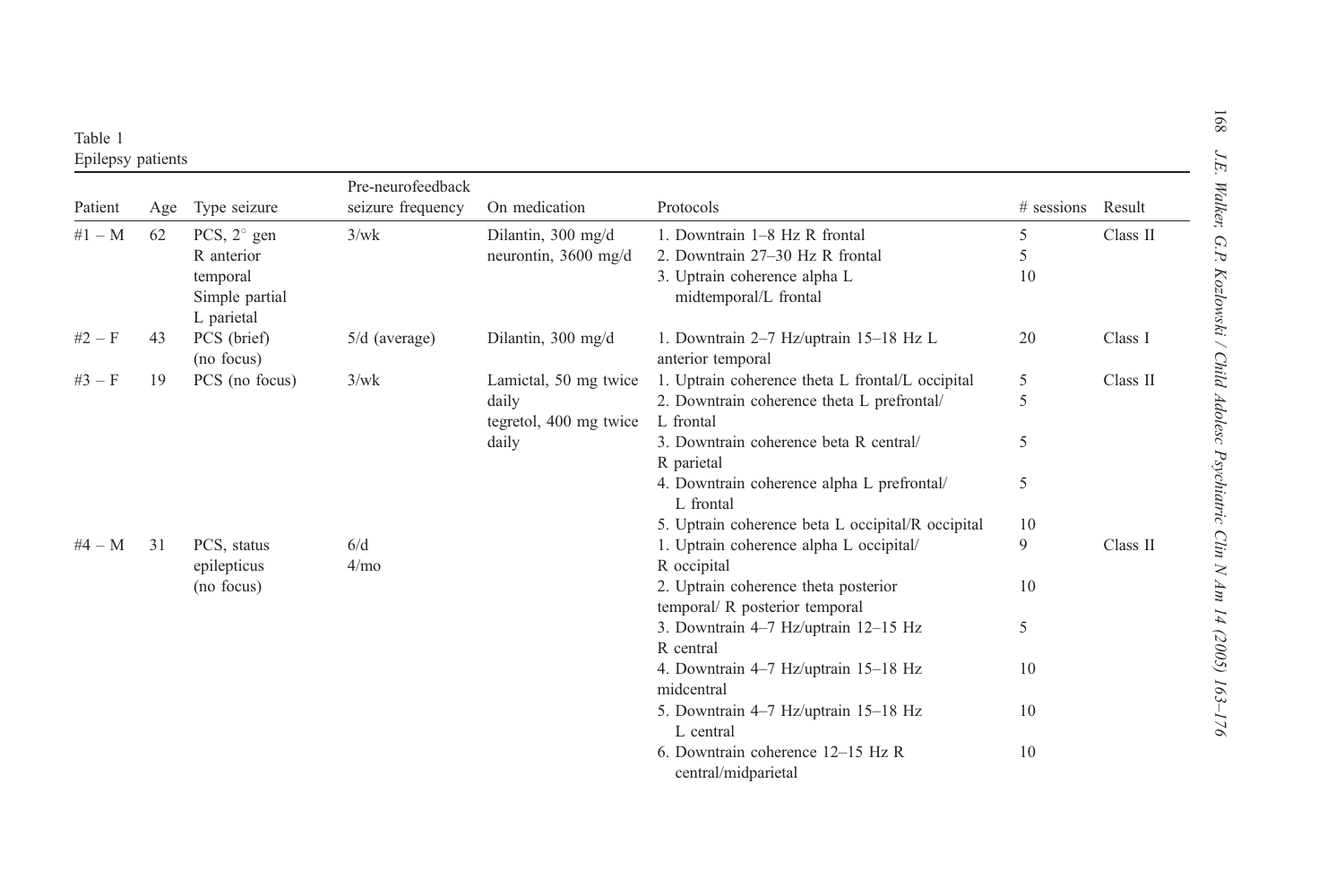| $#5-F$   |    | PCS (No focus)                                | 1/d  | Tegretol, 400 mg<br>twice daily     | 5<br>Class III<br>1. Uptrain coherence theta L occipital/<br>R occipital                |                                     |
|----------|----|-----------------------------------------------|------|-------------------------------------|-----------------------------------------------------------------------------------------|-------------------------------------|
|          |    |                                               |      | neurotin, 300 mg three              | 5<br>2. Uptrain coherence theta left anterior<br>but "drop                              | J.E.<br>No seizures                 |
|          |    |                                               |      | times daily                         | temporal/ R anterior<br>5<br>3. Downtrain 2-7 Hz/uptrain 15-18 Hz<br>L temporal central | Walker,<br>attack" 1/wk             |
|          |    |                                               |      |                                     | 4. Downtrain 22-30 Hz L central<br>10                                                   | G.P                                 |
|          |    |                                               |      |                                     | 5. Downtrain 4-7 Hz midfrontal<br>2                                                     |                                     |
| #6 $-$ F | 5  | PCS: multifocal<br>spikes                     | 1/wk | Lamictal 25 mg three<br>times daily | 1. Downtrain $4-8$ / uptrain $15-18$ R anterior<br>10<br>Class II<br>temporal           | Kozlowski /                         |
|          |    |                                               |      |                                     | 2. Downtrain 4-8/uptrain 15-18 R parietal<br>6                                          |                                     |
|          |    |                                               |      |                                     | 3. Uptrain coherence delta L parietal/L occipital<br>9                                  |                                     |
|          |    |                                               |      |                                     | 3<br>4. Downtrain coherence theta L prefrontal/                                         |                                     |
|          |    |                                               |      |                                     | L midtemporal<br>$T = 28$                                                               |                                     |
| $#7-F$   | 6  | PCS: Right occipital 5/d                      |      | Primidone 125 mg/d                  | 1. Downtrain 27/uptrain 15-18 Hz L occipital<br>10<br>Class I                           |                                     |
|          |    | spike focus                                   |      |                                     | 7<br>2. Downtrain 27/uptrain 15-18 Hz R occipital                                       |                                     |
|          |    |                                               |      |                                     | $T = 17$                                                                                |                                     |
| #8 $-$ M | 19 | PCS with $2^\circ$                            | 5/mo | Lamictal $350 \text{ mg/d}$ ,       | Class II<br>1. Downtrain 1-7 Hz R occipital                                             |                                     |
|          |    | generalization sharp                          |      | topamax 200 mg/d                    | 2. Uptrain coherence delta L frontal/ R central<br>5                                    |                                     |
|          |    | waves: L occipital/L<br>prefrontal biparietal |      |                                     | 3. Uptrain coherence theta L anterior<br>5<br>temporal/midcentral                       |                                     |
|          |    |                                               |      |                                     | 4. Uptrain coherence alpha L prefrontal/L frontal<br>5                                  |                                     |
|          |    |                                               |      |                                     | 5. Downtrain coherence beta R central/R posterior<br>-5<br>temporal                     | Child Adolesc Psychiatric Clin N Am |
|          |    |                                               |      |                                     | 6. Downtrain 2-7 Hz/uptrain 15-18 Hz L<br>5<br>posterior temporal                       |                                     |
|          |    |                                               |      |                                     | 7. Downtrain 1-6 Hz/uptrain 15-18 Hz<br>5<br>L prefrontal                               |                                     |
|          |    |                                               |      |                                     | 5<br>8. Uptrain coherence delta L anterior temporal/<br>R prefrontal                    | 14 (2005) 163-176                   |

(continued on next page)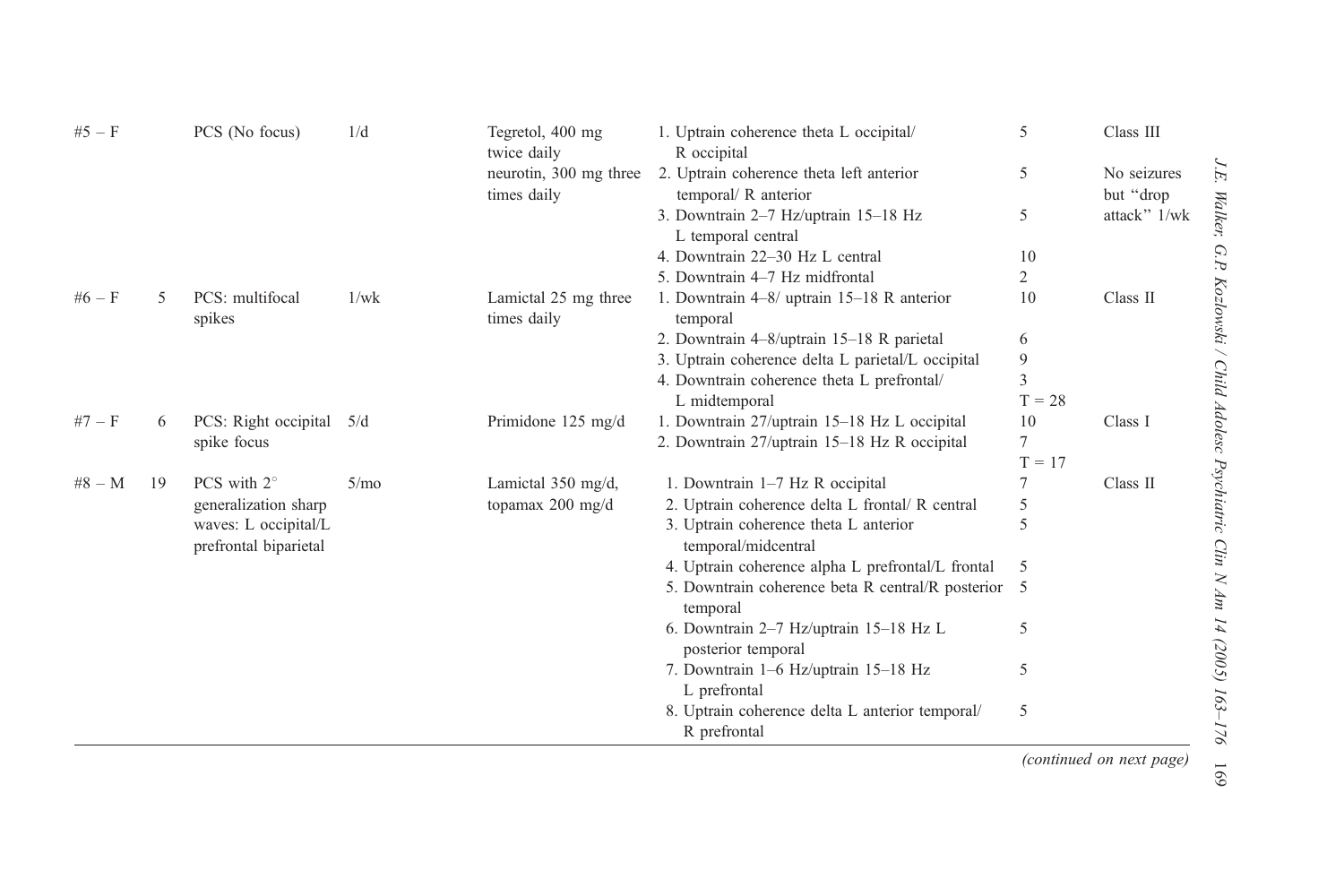|  | Table 1 (continued) |
|--|---------------------|
|--|---------------------|

| Patient  |     |                           | Pre-neurofeedback<br>seizure frequency | On medication     | Protocols                                                        | $#$ sessions Result |          |
|----------|-----|---------------------------|----------------------------------------|-------------------|------------------------------------------------------------------|---------------------|----------|
|          | Age | Type seizure              |                                        |                   |                                                                  |                     |          |
|          |     |                           |                                        |                   | 9. Uptrain coherence beta L frontal/ L prefrontal                | 5                   |          |
|          |     |                           |                                        |                   | 10. Downtrain 1-4 Hz L prefrontal                                | 5                   |          |
|          |     |                           |                                        |                   | 11. Uptrain coherence delta L central/L anterior<br>temporal     | 5                   |          |
|          |     |                           |                                        |                   | 12. Uptrain coherence alpha R anterior<br>temporal/R occipital   | 5                   |          |
|          |     |                           |                                        |                   | 13. Downtrain coherence theta R anterior<br>temporal/R occipital | 5                   |          |
|          |     |                           |                                        |                   | 14. Uptrain coherence alpha L frontal/midfrontal                 | 5                   |          |
|          |     |                           |                                        |                   | 15. Downtrain 2-7 Hz L prefrontal                                | 5                   |          |
|          |     |                           |                                        |                   | 16. Downtrain 2–7 Hz R posterior temporal                        | 5                   |          |
|          |     |                           |                                        |                   |                                                                  | $T = 82$            |          |
| $#9 - M$ | 35  | PCS with $2^{\circ}$ gen: | 1/wk                                   | Tegretol, 300 mg  | 1. Uptrain alpha coherence L frontal/ L occipital                | 10                  | Class II |
|          |     | no spike foci             |                                        | three times daily | 2. Uptrain alpha coherence R frontal/R occipital                 | 10                  |          |
|          |     |                           |                                        |                   | 3. Uptrain alpha coherence R frontal/R occipital                 | 7                   |          |
|          |     |                           |                                        |                   | 4. Uptrain beta coherence L midtemporal/                         | 10                  |          |
|          |     |                           |                                        |                   | L posterior temporal                                             |                     |          |
|          |     |                           |                                        |                   | 5. Uptrain 12-15 Hz midcentral                                   | $\overline{4}$      |          |
|          |     |                           |                                        |                   |                                                                  | $T = 41$            |          |
| #10 – M  | 9   | PCS with $2^{\circ}$ gen: | 1/wk                                   | Depakote, 500 mg  | 1. Downtrain 2–7 Hz L prefrontal/L frontal                       | 8                   | Class II |
|          |     | no spike foci             |                                        | twice daily       | 2. Downtrain 2–7 Hz R prefrontal/R frontal                       | 5                   |          |
|          |     |                           |                                        |                   | 3. Downtrain 2-7 Hz L prefrontal/L frontal                       | 5                   |          |
|          |     |                           |                                        |                   | 4. Downtrain 2-7 Hz R anterior temporal                          | 5                   |          |
|          |     |                           |                                        |                   |                                                                  | 10                  |          |
|          |     |                           |                                        |                   |                                                                  | $T = 25$            |          |

Abbreviations: Class I, seizure free off medications for 3 months; Class II, seizure free on medications for 3 months; Class III, occasional seizure  $(\leq 1/m$  for 3 months; Class IV, more than one seizure per month (failure) (none seen); L, left; PCS, partial complex seizures;  $2^\circ$  gen, secondary generalization; R, right.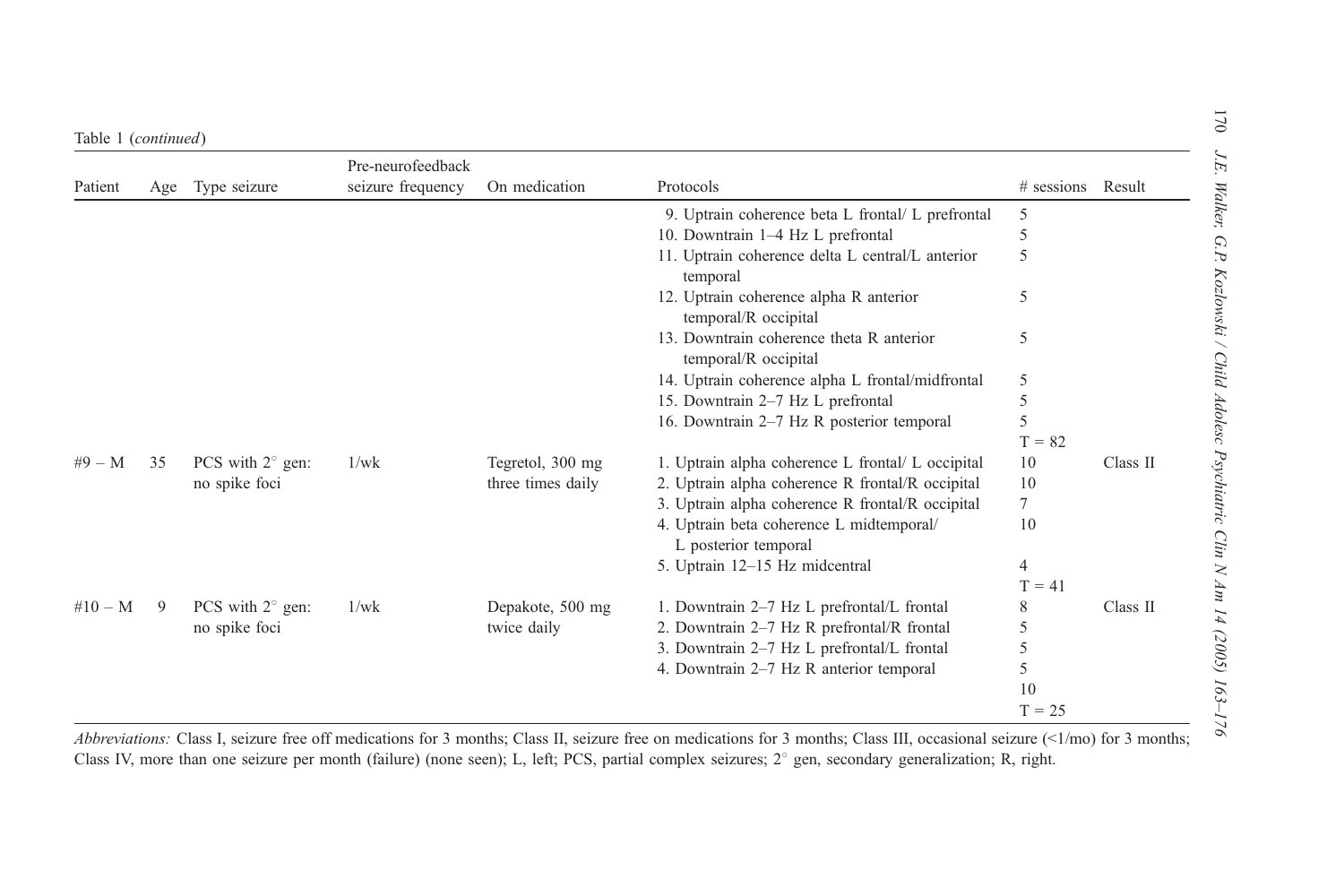sexual excitation and may be compensatory after deafferentation or hypoxia. In epilepsy surgery, it is usually assumed that the structural and biochemical pathology is confined to the area in and around the spike focus, based on the fact that seizures often stop when the focus is removed. There is evidence from animal models and humans that in many cases the behavioral abnormalities responsible for the epileptic activity are remote from the focus. When a freezing lesion is made in the right posterior cortex of the rat, the spike focus is likely to be in the anterior cortex on the same or the other side. Slowing is seen over the site of the biochemical lesion. Application of tetanus toxin to one hemisphere is associated with seizure development in the contralateral hemisphere [\[37\].](#page-13-0)

Lieb et al [\[38\]](#page-13-0) examined propagation of ictal discharge in patients with complex partial seizures of mesial temporal origin using depth electrodes in mesial temporal, lateral temporal, and frontal lobes. During seizure onset there was a marked increase in intrahemispheric coherence, which indicated that areas remote from the focus participate in the initiation of focal seizures. Steriade et al [\[39\]](#page-13-0) have reviewed a body of evidence that supports the importance of thalamocortical synchronization in the genesis of epileptic rhythms. Bartolomei et al [\[40\]](#page-13-0) implanted temporal lobe depth electrodes in patients with drug-resistant epilepsy and described four different seizure types. One type begins in the medial cortex with phasic discharges spreading to neocortex and high coherence between medial temporal cortex and neocortex. A second group had seizures that started in medial cortex and spread to lateral cortex with a fast low-voltage discharge, which spread rapidly to neocortex and high coherence between medial and lateral structures. A third group exhibits fast low-voltage discharge that starts in lateral neocortex and spreads rapidly to hippocampus and amygdale, with high coherence between these structures. Interhemispheric connections probably play a less important role than intrahemispheric connections, even when the seizures spread to the opposite hemisphere [\[41\].](#page-13-0)

Collectively, these studies suggest that a technique, such as neurofeedback, which can normalize coherence, could likely reduce propagation of seizures from the site of onset. Chavez et al [\[42\]](#page-13-0) recently described decreased synchrony at 10 to 25 Hz in the seizure onset zone 30 minutes before seizures in two patients with neocortical partial epilepsy. Neurofeedback training of coherence may prevent transient synchrony changes that result in seizures.

## Thoughts on how neurofeedback might lower seizure threshold in epileptic patients

There have been a few efforts to develop a model of how neurofeedback works. Lubar has proposed an excellent model for how neurofeedback enhances attentional capabilities [\[43\].](#page-13-0) This is easily adapted for explaining how neurofeedback might work for epilepsy. A more detailed model, which could be adapted to include neurotransmitter influences, may be found in the Hughes and John paper [\[44\].](#page-13-0) For our purposes, it is sufficient to say that our goal is to produce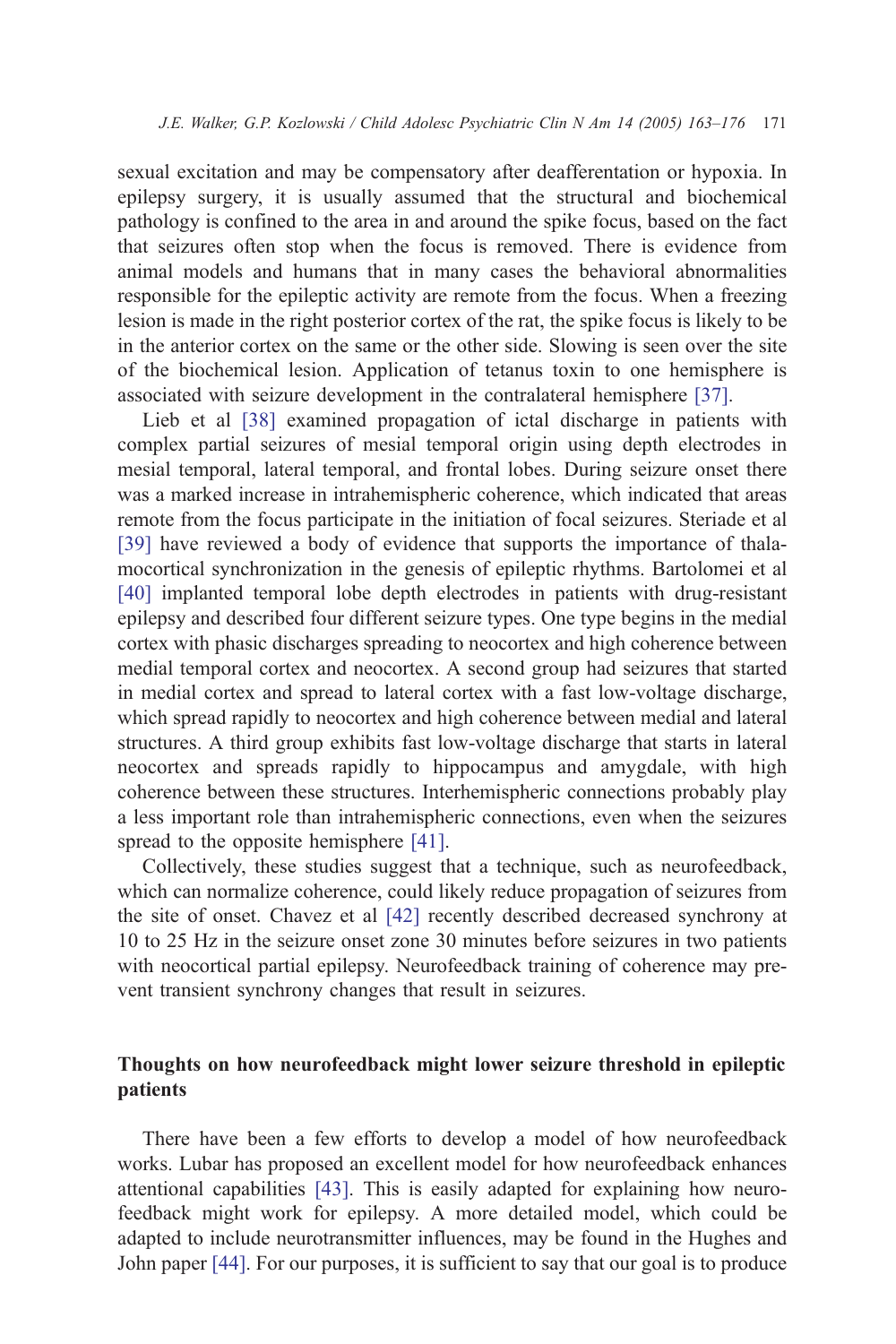optimal coherence and phase synchronization, in order to raise seizure threshold and reduce the likehood of having a seizure. Lubar et al [\[3\]](#page-11-0) have pointed out that neurofeedback training produces very long-lasting and perhaps permanent, learning. Thus, one literally learns not to have seizures.

Obviously, one would not want to diffusely decrease gamma or delta/theta activity, but rather train the epileptic foci or connections relevant to the seizure, since delta, theta and gamma are important for normal sleep and learning.

## Results of single case trials of quantitative electroencephalographic-guided power and coherence training

The approach taken by Walker and colleagues in clinical trials is to ''train away'' abnormalities of power and coherence in an attempt to decrease and hopefully abolish seizure likelihood. Generally, the most statistically abnormal power or coherence abnormality is treated first, followed by successively less severe abnormalities, targeted in five to ten sessions for each. Details of this methodology may be found in a paper on the use of this intervention for closed head injury [\[15\].](#page-12-0) [Table 1](#page-5-0) indicates details for each patient, including the spike focus (if one was found), training protocols, and degree of success. These results seem to be superior to previously published results regarding neurofeedback for partial complex seizures, because all patients became seizure free and many were able to stop their anticonvulsant treatment.

#### Case examples

A 6-year-old girl was sitting in a chair, tipped it back, and fell on the back of her head. She did not lose consciousness but had a headache for a day. Approximately 1 month later she began to ''zone out'' at home and at school. Her breathing slowed and she stared into space. Most spells lasted 5 to 10 minutes. She was unresponsive during the spells. She did not blink or have other facial movements. She was taken to the emergency room on two occasions when she did pass out. When she came to in the emergency room, she gasped for air. When she came to our clinic, she was having 20 to 40 spells per day. She had been a straight-A student before the spells began but was unable to attend school or do her work because of the frequent, prolonged spells. An EEG revealed occasional slow sharp wave discharges that originated in the right occipital region. A qEEG revealed an increase in absolute theta over most of the left hemisphere and in the right occipital region. There was an increase in the relative power of delta over the entire scalp. There was a decrease in the relative power of alpha at the O2 qEEG lead position. Interhemispheric coherence theta was increased at FP1/FP2 and C3/C4 leads. Intrahemispheric coherence of theta was increased at T3/T5, F3/O1, and F4/O2. She was placed on primidone, 250 mg, at 6 PM every night. She stopped zoning out and was able to do her school work and was more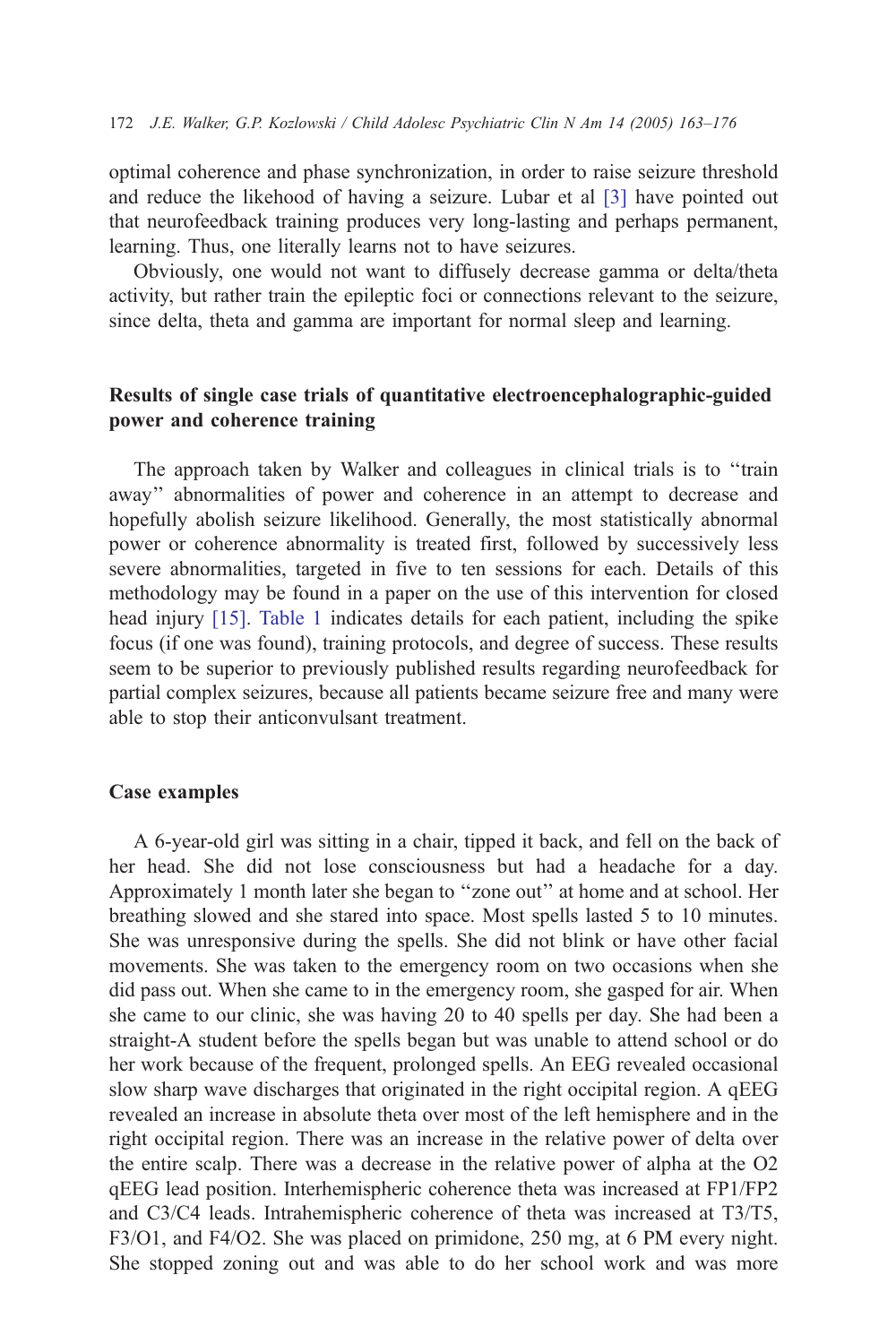attentive, but she became depressed. The primidone was decreased to 125 mg once a day, and she began to have occasional spells again. She began neurofeedback at that point. She had ten sessions to downtrain 2 to 7 Hz and uptrain 15 to 18 Hz at O1, followed by seven sessions to downtrain 2 to 7 Hz and uptrain 15 to 18 Hz at O2. The spells stopped and the primidone was discontinued. She has had no further seizures and is doing well in school (9-month follow-up so far).

A 31-year-old man had recurrent partial complex and secondarily generalized seizures and frequent episodes of status epilepticus. Treatment with nine different anticonvulsants singly and in combination did not control his seizures or prevent status episodes. He was not a surgical candidate because depth electrode monitoring revealed independent foci of onset in the left and right temporal lobes. A vagal nerve stimulator was implanted and did not reduce his seizures or prevent status episodes.

A qEEG revealed an increase in absolute theta at F7 and T4 and increased relative theta at FP1, FP2, F7, and F8. Decreased coherence of theta was found at T3/T5, O1/O2, and C3/C4. Decreased beta coherence was found at O1/O2.

Neurofeedback training was performed three times per week. First, theta coherence was downtrained at T3/T5 (ten sessions), then O1/O2 theta coherence was downtrained (five sessions). Next, beta coherence was downtrained at O1/ O2. Then theta coherence was downtrained at C3/C4. Finally, theta was downtrained and SMR (12–15 Hz) was uptrained at T3.

After completion of the first protocol, there were no further episodes of status epilepticus. Generalized seizures decreased to one per week after the first protocol, and none occurred after the second protocol was complete. Partial complex seizures decreased to ten per week after the first protocol, five per week after the second protocol, and one per week after the third protocol. When an increase in seizure frequency was noted with the fourth protocol, it was discontinued and the fifth protocol was completed. No more seizures occurred. The patient returned to work full time and began driving again. Shortly afterward, he discontinued phenytoin. His speech and memory improved. He chose to continue his other medication, not wanting to risk a seizure while driving. He completed graduate school and became an independent businessman.

These cases illustrate the clinical potential of qEEG-guided neurofeedback in the management of severe epilepsy. The training is noninvasive and effective in a relatively short time. The cost is low in comparison with epilepsy surgery or vagal nerve stimulation. It should prove to be particularly important for treating patients with drug-resistant epilepsy. Finally, they suggest that the combination of coherence training with traditional power training may be more effective than either approach alone.

## Possible future directions

Recent work suggests that feedback of slow direct current (DC) potentials could be effective in reducing seizure frequency. Future magnetoencephalo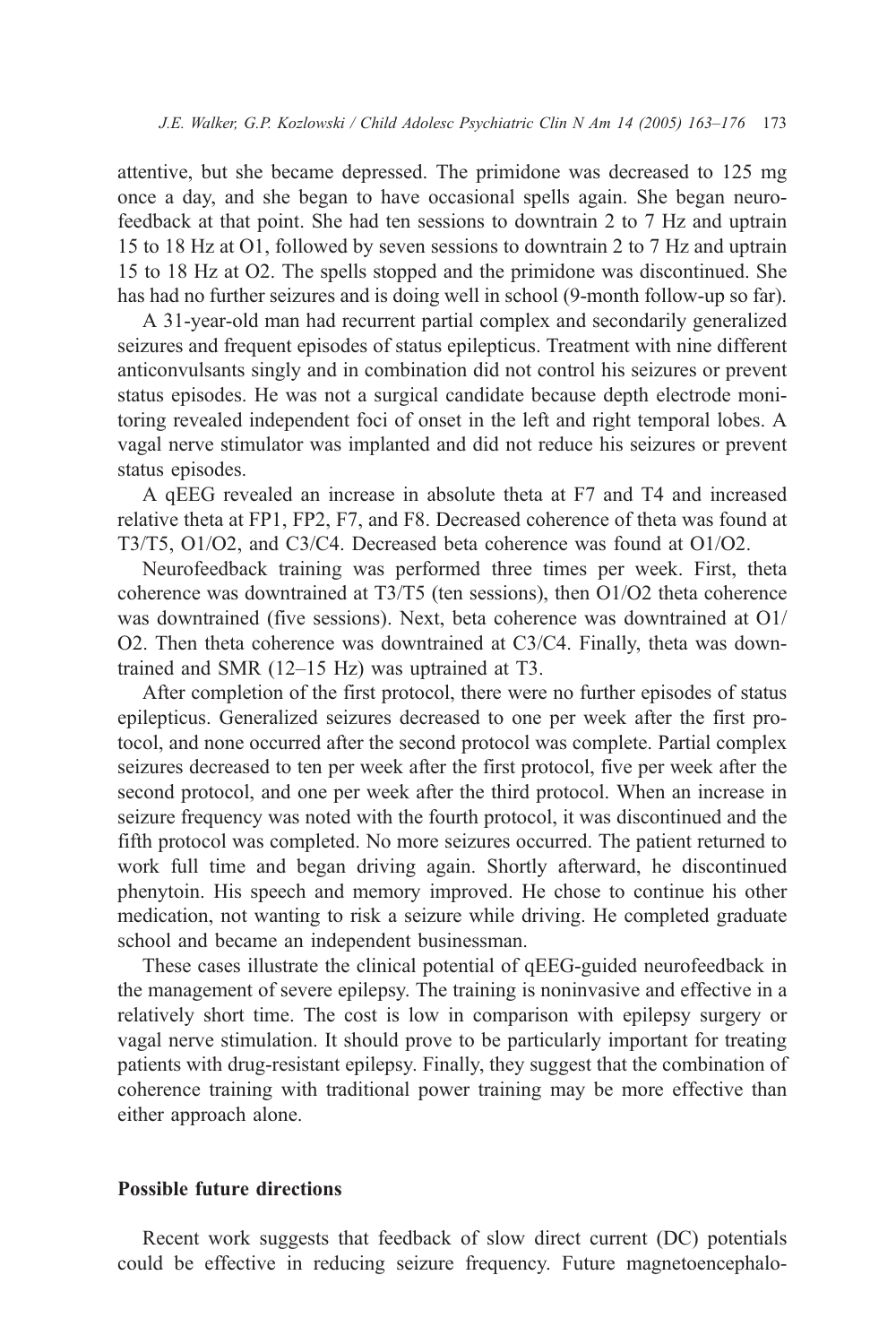<span id="page-11-0"></span>graphic machines will be able to record simultaneously from both hemispheres to better localize deep epileptogenic zones and determine where training is most likely to be effective [\[45\].](#page-13-0) LORETA neurofeedback, real-time feedback based on the low-resolution electromagnetic tomography (LORETA) EEG source localization technique, may be used to train some deep foci [\[46\].](#page-13-0) EEG-linked functional MRI has been used to image single interictal discharges and could be used to image sites of seizure onset. LORETA training might be used to train at the focus rather than at the surface. Modern spectral analysis techniques allow high resolution in the higher beta range  $(>18$  Hz) [\[47\].](#page-13-0) There have been few studies of higher beta in epilepsy or neurofeedback, and it seems that higher beta may be important in both fields [\[48\].](#page-13-0) The availability of implantable subdural electrode arrays has made systematic studies of electrocorticographic coherence possible [\[49\].](#page-13-0) They could enable more precise coherence training, which might spare the need for brain resection. Nonlinear dynamic approaches to studying epilepsy recently have come to the fore (eg, chaos theory) [\[50\].](#page-13-0) Newer feedback systems that use nonlinear approaches have been developed [\[51\].](#page-13-0) Finally, downtraining of gamma activity over the spike focus may be an effective way of inhibiting seizure activity with the newer biofeedback systems [\[52\]](#page-13-0).

#### References

- [1] Sterman MB. Basic concepts and clinical findings in the treatment of seizure disorders with EEG operant conditioning. Clin Electroencephalogr 2000;32(1):45 – 55.
- [2] Finley WW, Smith HA, Etherton MD, Andrews DJ, Schonfeld WH, Ellertson B, et al. Reduction of seizures and normalization of the EEG in a severe epileptic following sensorimotor biofeedback training: preliminary study. Biol Psychology 1975;2(3):189 – 203.
- [3] Lubar JF, Shabsin HS, Natelson SE, Holder GS, Whitsett SF, Pamplin WE, et al. EEG operant conditioning in intractable epileptics. Arch Neurol 1981;38(11):700-4.
- [4] Sterman MB, Macdonald LR. Effects of central cortical EEG feedback training on incidence of poorly controlled seizures. Epilepsia 1978;19(3):207 – 22.
- [5] Lubar JF, Bahler WW. Behavioral management of epileptic seizures following EEG biofeedback training of the sensorimotor rhythm. Biofeedback Self Regul 1976;7:77 – 104.
- [6] Wyler AR, Lockard JS, Ward AA, et al. Conditional EEG desynchronization and seizure occurrence in patients. Electroencephalogr Clin Neurophysiol 1976;41:501.
- [7] Ayers M. Long-term follow up of EEG neurofeedback with absence seizures [abstract]. Presented at the Society for Neuronal Regulation meeting. Las Vegas, NV. August 13–6, 1995.
- [8] Kuhlman WN. EEG feedback training of epileptic patients: clinical and electroencephalography analysis. Electroencephalogr Clin Neurophysiol 1978;45(6):699 – 710.
- [9] Lantz D, Sterman MB. Neuropsychological assessment of subjects with uncontrolled epilepsy: effects of EEG feedback training. Epilepsia 1988;29(2):163 – 71.
- [10] Sterman MB, Macdonald LR. Effects of central cortical EEG feedback training on seizure incidence in poorly controlled epileptics. Epilepsia 1978;19(3):207 – 22.
- [11] Kotchoubey B, Busch S, Strehl U, Birbaumer N. Changes in EEG power spectra during biofeedback of slow cortical potentials in epilepsy. Appl Psychophysiol Biofeedback 1999;24(4):  $213 - 33.$
- [12] Kotchoubey B, Strehl U, Uhlmann C, Holzapfel S, Konig M, Froscher W, et al. Modification of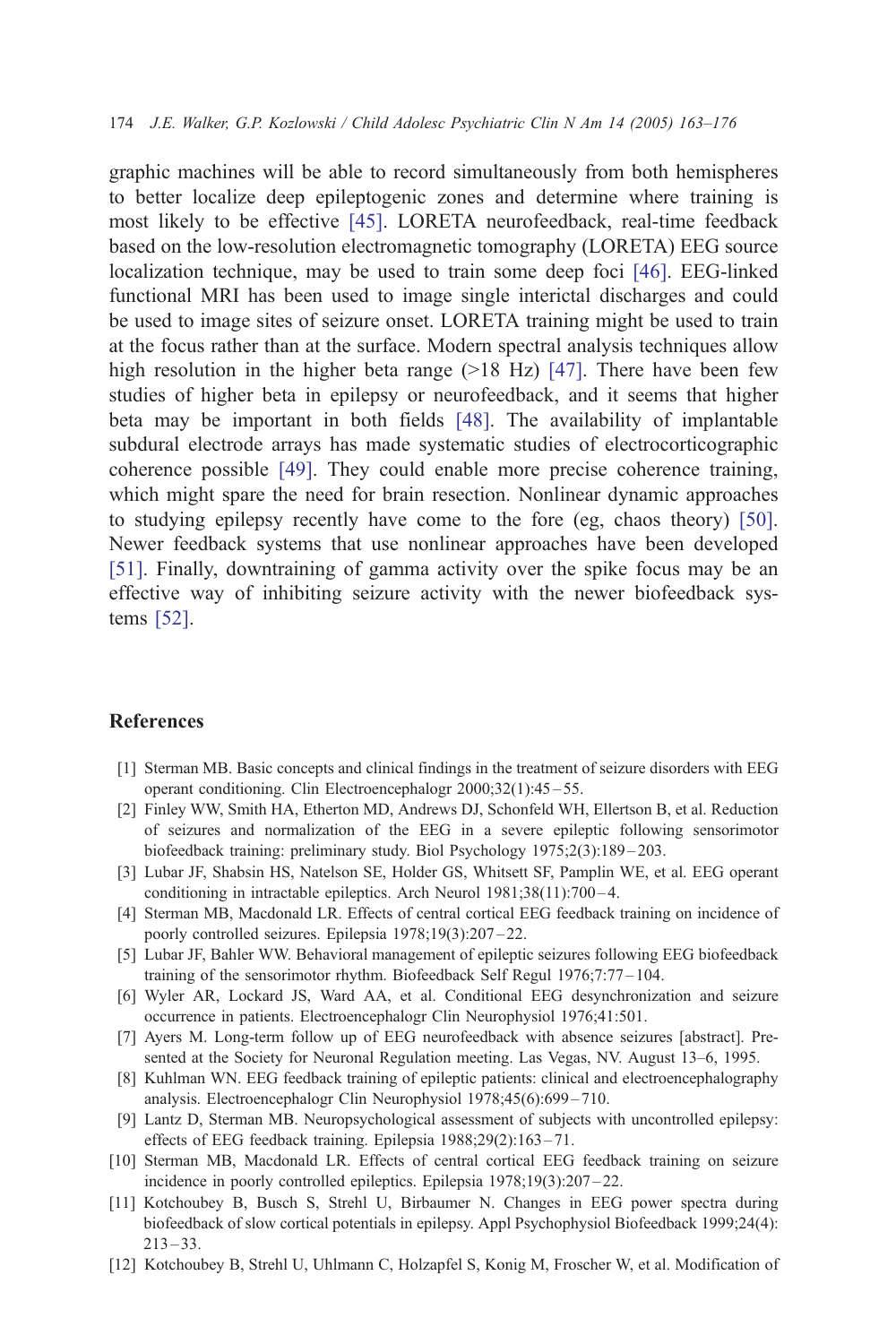<span id="page-12-0"></span>slow cortical potentials in patients with refractory epilepsy: a controlled outcome study. Epilepsia 2001;42(3):406 – 16.

- [13] Rockstroh B, Elbert T, Birbaumer N, Wolf P, Duchting-Roth A, Reker M, et al. Cortical selfregulation in patients with epilepsy. Epilepsy Res 1993;14:63 – 72.
- [14] Uhlmann C, Froscher W. Biofeedback treatment in patients with refractory epilepsy: changes in depression and control orientation. Seizure 2001;10(1):34 – 8.
- [15] Walker JE, Weber R, Norman C. Importance of QEEG guided coherence training for patients with mild closed head injury. Journal of Neurotherapy 2002;6:31-42.
- [16] Walker JE, Davidson D. Long term remediation of seizures in refractory epilepsy with QEEGguided neurofeedback training [abstract]. Presented at the Society for Neuronal Regulation meeting. Houston, TX. August 21–24, 2003.
- [17] Thatcher RW, Walker RA, Biver CJ, North DM, Curtin R. Sensitivity and specificity of the neuroguide EEG normative database: validation and clinical correleation. Available at: [www.]( http:\\www.biof.com\neuroguide\LSNDBWEB.html ) biof.com/neuroguide/LSNDBWEB.html. Accessed June 28, 2004.
- [18] Hudspeth WJ, Pribr AM. Psychophysiological indices of cerebral maturation. Int J Psychophysiol 1992;12:19 – 29.
- [19] Nuwer MR. Frequency analysis and topographic mapping of EEG and evolved potentials in epilepsy. Electroencephalogr Clin Neurophysiol 1988;69:118.
- [20] Hanner RN, et al. Computed EEG topography in epilepsy. Neurology 1987;143:457.
- [21] Baldy-Moulinier M, et al. Report des cartographies de l'EEG quantrifiee et du déloit sanguine cerebral dans les epilepsies partielles complexes. [Report on quantitative EEG and cerebral blood flow in partial complex epilepsies.] In: Rondot P, et al, editors. Cartographie EEG. Paris: Frisson-Roches David; 1987. p. 129-37.
- [22] Diaz GF, et al. Generalized background qEEG abnormalities in localized systematic epilepsy. Electroencephalogr Clin Neurophysiol 1998;106:501.
- [23] Walczak TS, Jayakar P. Interictal EEG. In: Engel Jr J, Pedley TA, editors. Epilepsy: a comprehensive textbook. Philadelphia: Lippincott-Raven; 1997. p. 831-48.
- [24] Liljenstrom H. Neural stability and flexibility: a computational approach. Neuropsychopharmacology 2003;28:564 – 73.
- [25] Kudela P. Changing excitation and inhibition in simulated neural networks: effects on induced bursting behavior. Biol Cybern 2003;88:276.
- [26] Nyikos L, Lasztoczi B, Antal K, Kovacs R, Kardos J. Desynchronisation of spontaneously recurrent experimental seizures proceeds with a single rhythm. Neuroscience 2003;121(3):  $705 - 17.$
- [27] Gluckman BJ, Nguyen H, Weinstein SL, Schiff S. Adaptive electric field control of epileptic seizures. J Neurosci 2001;21(2):590-600.
- [28] Bragin A, Engel Jr J, Wilson C, Fried I, Buzsáki G. High frequency oscillations in human brain. Hippocampus 1999;9(2):137 – 42.
- [29] Medvedev AV. Epileptiform spikes desynchronize and diminish fast (gamma) activity of the brain: an anti-binding mechanism. Brain Res Bull 2002;58:115.
- [30] Fisher RS, Webber WR, Lesser RP, Arroyo S, Uematsu S. High-frequency EEG activity at the start of seizures. J Clin Neurophysiol 1992;9:441.
- [31] Engel J, et al. Epileptic activation of antagonistic systems may explain paradoxical features of experimental and human epilepsy: a review. In: Wada JA, editor. Kindling. New York: Raven Press; 1981. p. 270-92.
- [32] Dichter M, Wilcox K. Excitatory synaptic transmission. In: Engel J, Pedley T, editors. Epilepsy: a comprehensive textbook. Philadelphia: Lippincott-Raven; 1998. p. 257-65.
- [33] McDonald R. Inhibitory synaptic transmission. In: Engel J, Pedley T, editors. Epilepsy: a comprehensive textbook. Philadelphia: Lippincott-Raven; 1998. p. 265 – 77.
- [34] Dudek F, Wuarin J, Tasker K, Yang I, Peacock W. Neurophysiology of cortical slices resected from children undergoing surgical treatment for epilepsy. J Neurosci Methods 1995;59:49 – 58.
- [35] Noseworthy E. The role of clinical neurophysiology in the management of epilepsy. J Clin Neurophysiol 1998;15:96 – 108.